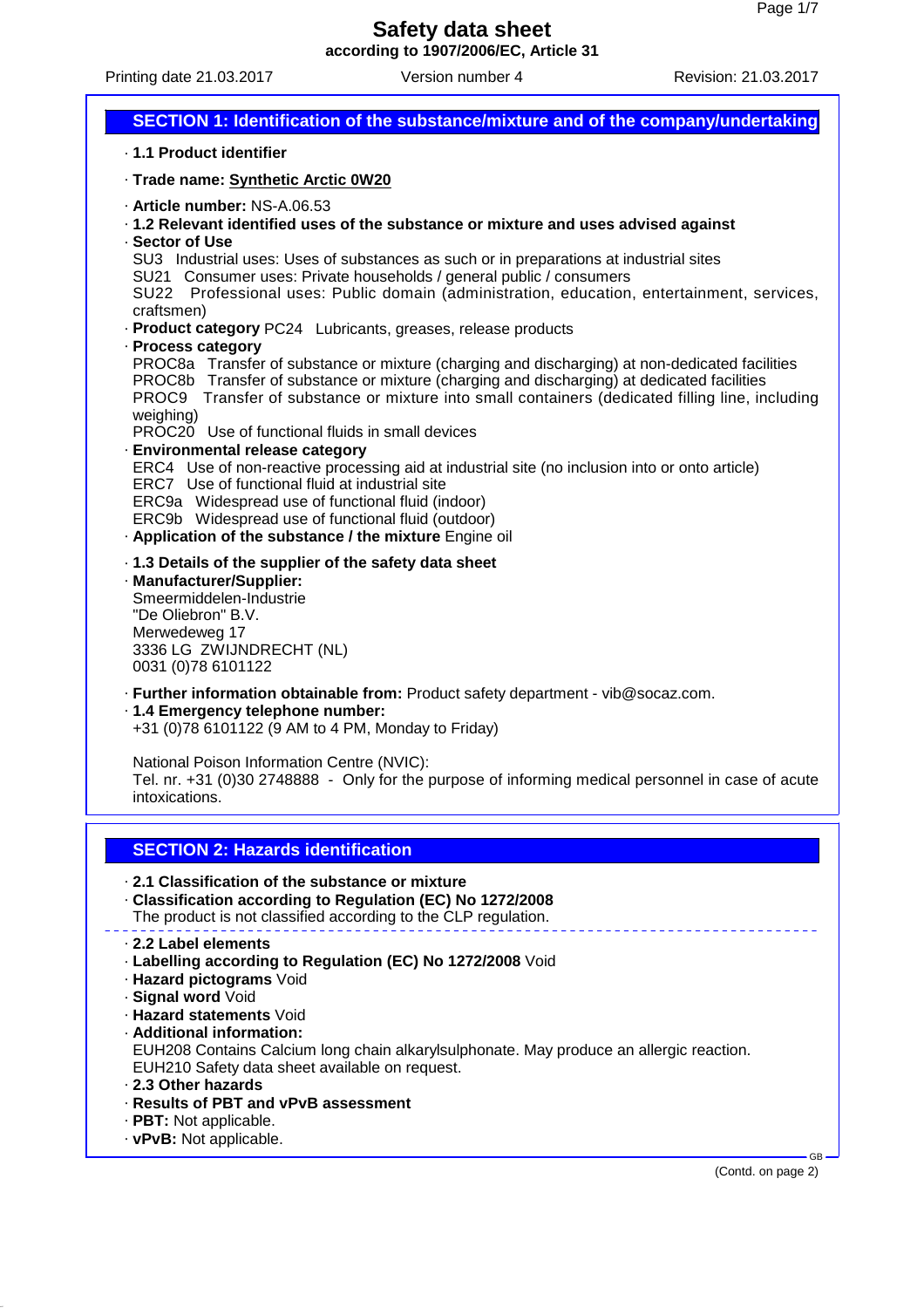Printing date 21.03.2017 Version number 4 Revision: 21.03.2017

### **Trade name: Synthetic Arctic 0W20**

(Contd. of page 1)

# **SECTION 3: Composition/information on ingredients**

### · **3.2 Mixtures**

| · Dangerous components:                                           |                                                                                                                                                                  |             |  |  |
|-------------------------------------------------------------------|------------------------------------------------------------------------------------------------------------------------------------------------------------------|-------------|--|--|
| CAS: 68037-01-4<br>NLP: 500-183-1<br>Reg.nr.: 01-2119486452-34    | 1-decene, homopolymer, hydrogenated<br><b>Asp. Tox. 1, H304</b>                                                                                                  | $25 - 50\%$ |  |  |
| CAS: 72623-87-1<br>EINECS: 276-738-4<br>Reg.nr.: 01-2119474889-13 | Lubricating oils (petroleum), C20-50, hydrotreated neutral   10 - < 25%<br>oil-based<br><b>◆ Asp. Tox. 1, H304</b>                                               |             |  |  |
| CAS: 147880-09-9<br>EC number: 604-611-9                          | Amines, polyethylenepoly-, reaction products with 1,3- 2.5-<10%<br>dioxolan-2-one and succinic anhydride<br>monopolyisobutenyl derivs<br>Aquatic Chronic 4, H413 |             |  |  |
| CAS: 68784-31-6<br>EINECS: 272-238-5<br>Reg.nr.: 01-2119657973-23 | phosphorodithioic acid, mixed O,O-bis(sec-Bu and 1,3-<br>imethylbutyl) esters, zinc salts<br>Eye Dam. 1, H318; Aquatic Chronic 2, H411                           | $1 - 2.5\%$ |  |  |
| CAS: 68784-26-9<br>EINECS: 272-234-3<br>Reg.nr.: 01-2119524004-56 | calcium alkylfenatesulphide, long chains<br>Aquatic Chronic 4, H413                                                                                              | $1 - 2.5%$  |  |  |
| CAS: 36878-20-3<br>EINECS: 253-249-4<br>Reg.nr.: 01-2119488911-28 | bis(nonylphenyl)amine<br>Aquatic Chronic 4, H413                                                                                                                 | $1 - 2.5%$  |  |  |

#### · **Additional information:**

The highly refined mineral oil contains <3% (w/w) DMSO extract, according to IP346. For the wording of the listed hazard phrases refer to section 16.

# **SECTION 4: First aid measures**

- · **4.1 Description of first aid measures**
- · **General information:** No special measures required.
- · **After inhalation:** Supply fresh air; consult doctor in case of complaints.
- · **After skin contact:** Generally the product does not irritate the skin.
- · **After eye contact:** Rinse opened eye for several minutes under running water.
- · **After swallowing:** Do not induce vomiting; call for medical help immediately.
- · **4.2 Most important symptoms and effects, both acute and delayed**
- No further relevant information available.
- · **4.3 Indication of any immediate medical attention and special treatment needed** No further relevant information available.

# **SECTION 5: Firefighting measures**

- · **5.1 Extinguishing media**
- · **Suitable extinguishing agents:**

CO2, dry chemical, or foam. Water can be used to cool and protect exposed material.

- · **For safety reasons unsuitable extinguishing agents:** Water with full jet
- · **5.2 Special hazards arising from the substance or mixture**

Formation of toxic gases is possible during heating or in case of fire.

- · **5.3 Advice for firefighters**
- · **Protective equipment:**

Wear self-contained respiratory protective device. Wear fully protective suit.

(Contd. on page 3)

GB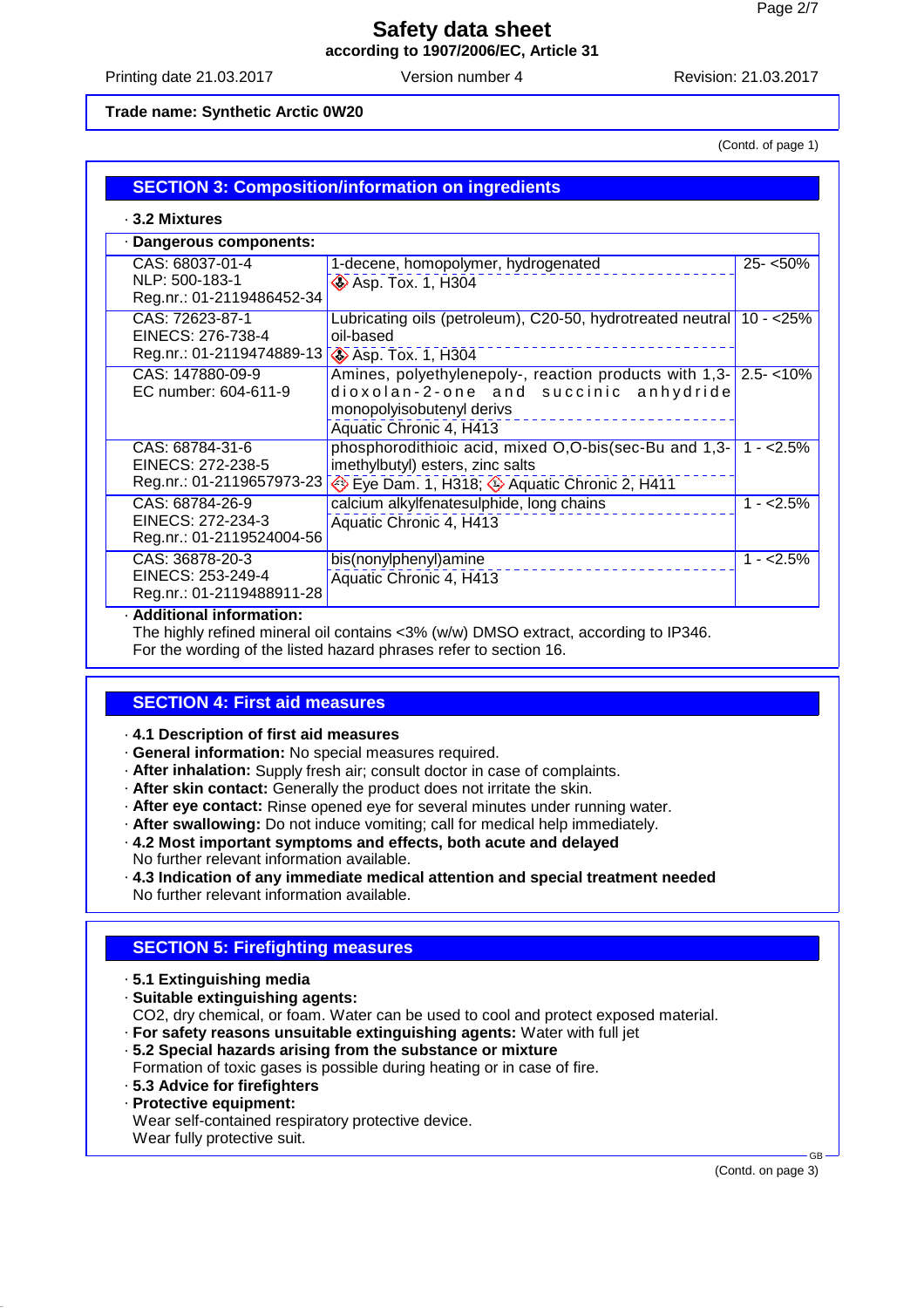Printing date 21.03.2017 Version number 4 Revision: 21.03.2017

### **Trade name: Synthetic Arctic 0W20**

(Contd. of page 2)

## **SECTION 6: Accidental release measures**

- · **6.1 Personal precautions, protective equipment and emergency procedures** Wear protective clothing.
- · **6.2 Environmental precautions:** Do not allow to enter sewers/ surface or ground water.
- · **6.3 Methods and material for containment and cleaning up:**
- Absorb with liquid-binding material (sand, diatomite, acid binders, universal binders, sawdust). Remove from the water surface (e.g. skim or suck off).
- · **6.4 Reference to other sections** No dangerous substances are released. See Section 7 for information on safe handling. See Section 8 for information on personal protection equipment. See Section 13 for disposal information.

## **SECTION 7: Handling and storage**

· **7.1 Precautions for safe handling** No special measures required. Avoid the formation of oil haze.

· **Information about fire - and explosion protection:** No special measures required.

- · **7.2 Conditions for safe storage, including any incompatibilities**
- · **Storage:**
- · **Requirements to be met by storerooms and receptacles:** Store only in the original receptacle.
- · **Information about storage in one common storage facility:** Not required.
- · **Further information about storage conditions:** Store in cool, dry conditions in well sealed receptacles.
- · **7.3 Specific end use(s)** No further relevant information available.

## **SECTION 8: Exposure controls/personal protection**

· **Additional information about design of technical facilities:** No further data; see item 7.

- · **8.1 Control parameters**
- · **Ingredients with limit values that require monitoring at the workplace:**

Contains mineral oil. Under conditions which may generate mists, observe the OSHA PEL of 5 mg per cubic meter, ACGIH STEL of 10 mg per cubic meter.

- · **Additional information:** The lists valid during the making were used as basis.
- · **8.2 Exposure controls**
- · **Personal protective equipment:**
- · **General protective and hygienic measures:** Wash hands before breaks and at the end of work.
- · **Respiratory protection:** Not required.
- · **Protection of hands:**



Wear gloves for the protection against chemicals according to EN 374.

Oil resistant gloves

· **Material of gloves**

Nitrile rubber, NBR

PVC gloves

Neoprene gloves

Recommended thickness of the material: ≥ 0.35 mm

The selection of the suitable gloves does not only depend on the material, but also on further marks of quality and varies from manufacturer to manufacturer. As the product is a preparation of several substances, the resistance of the glove material can not be calculated in advance and has therefore to be checked prior to the application.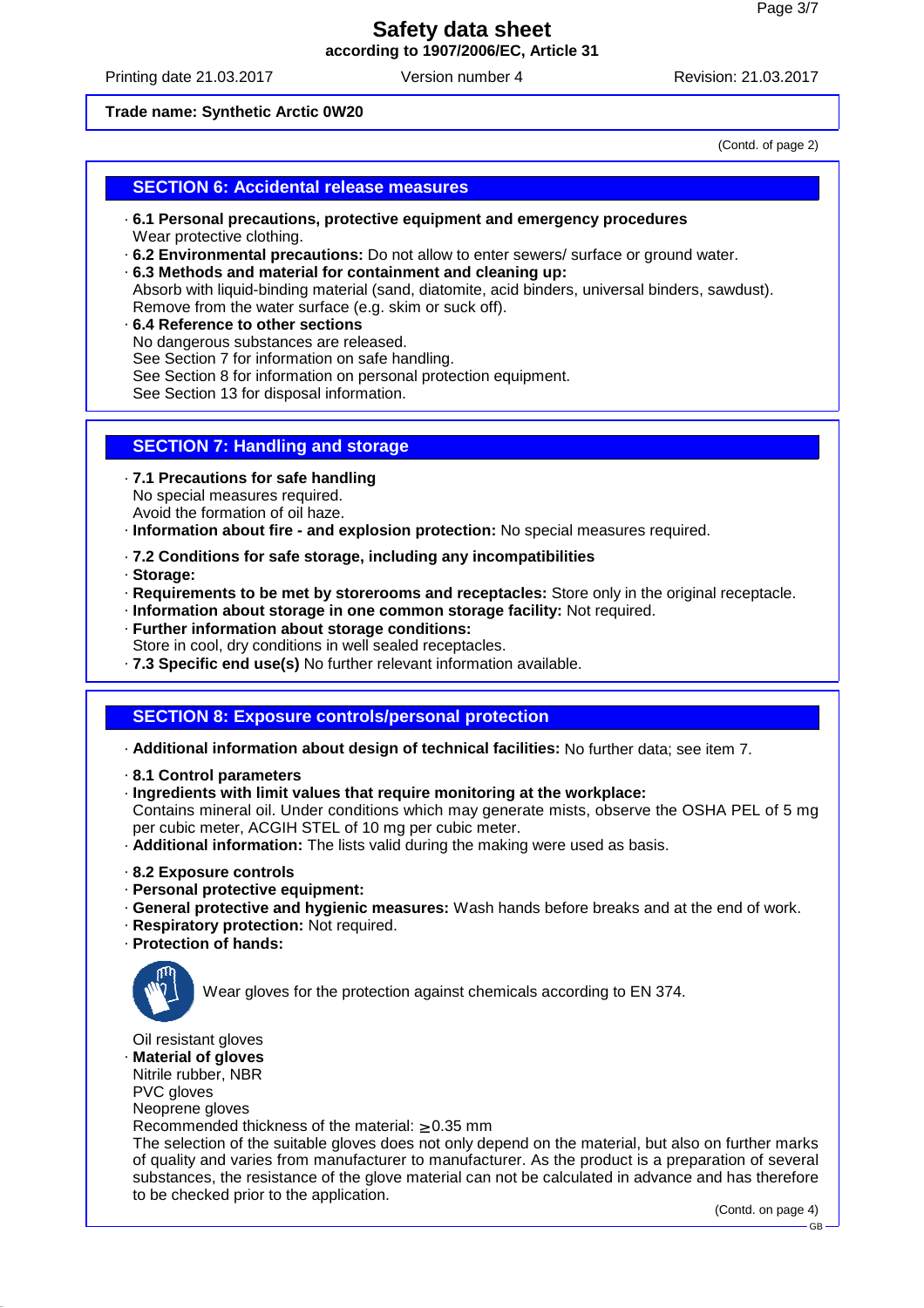Printing date 21.03.2017 Version number 4 Revision: 21.03.2017

(Contd. of page 3)

#### **Trade name: Synthetic Arctic 0W20**

#### · **Penetration time of glove material**

For continuous contact we recommend gloves with breakthrough time of more than 240 minutes with preference for > 480 minutes where suitable gloves can be identified. For short-term/splash protection we recommend the same, but recognise that suitable gloves offering this level of protection may not be available and in this case a lower breakthrough time may be acceptable so long as appropriate maintenance and replacement regimes are followed.Glove thickness is not a good predictor of glove resistance to a chemical as it is dependent on the exact composition of the glove material.breakthrough time may be acceptable so long as appropriate maintenance and replacement regimes are followed.Glove thickness is not a good predictor of glove resistance to a chemical as it is dependent on the exact composition of the glove material.

The exact break trough time has to be found out by the manufacturer of the protective gloves and has to be observed.

- · **Eye protection:** Goggles recommended during refilling
- · **Body protection:** Protective work clothing

| <b>SECTION 9: Physical and chemical properties</b>          |                                               |  |  |  |
|-------------------------------------------------------------|-----------------------------------------------|--|--|--|
| . 9.1 Information on basic physical and chemical properties |                                               |  |  |  |
| <b>General Information</b>                                  |                                               |  |  |  |
| · Appearance:                                               |                                               |  |  |  |
| Form:                                                       | Fluid                                         |  |  |  |
| Colour:<br>· Odour:                                         | <b>Brown</b><br>Characteristic                |  |  |  |
|                                                             |                                               |  |  |  |
| Change in condition                                         |                                               |  |  |  |
| <b>Melting point/freezing point:</b>                        | Undetermined.                                 |  |  |  |
| Initial boiling point and boiling range: Undetermined.      |                                               |  |  |  |
| · Drip point:<br>Pour point                                 | -51 °C (ASTM D97)                             |  |  |  |
| · Flash point:                                              | 230 °C                                        |  |  |  |
| · Flammability (solid, gas):                                | Not applicable.                               |  |  |  |
| · Auto-ignition temperature:                                | Product is not selfigniting.                  |  |  |  |
| · Explosive properties:                                     | Product does not present an explosion hazard. |  |  |  |
| · Explosion limits:                                         |                                               |  |  |  |
| Lower:                                                      | Not determined.                               |  |  |  |
| Upper:                                                      | Not determined.                               |  |  |  |
| · Density at 20 °C:                                         | $0.846$ g/cm <sup>3</sup>                     |  |  |  |
| · Solubility in / Miscibility with                          |                                               |  |  |  |
| water:                                                      | Not miscible or difficult to mix.             |  |  |  |
| · Partition coefficient: n-octanol/water:                   | Not determined.                               |  |  |  |
| · Viscosity:                                                |                                               |  |  |  |
| 40 °C                                                       | 46.7 mm <sup>2</sup> /s (ASTM D445)           |  |  |  |
| · Solvent content:                                          |                                               |  |  |  |
| <b>Organic solvents:</b>                                    | 0.0%                                          |  |  |  |
| . 9.2 Other information                                     | No further relevant information available.    |  |  |  |

## **SECTION 10: Stability and reactivity**

· **10.1 Reactivity** No further relevant information available.

· **10.2 Chemical stability**

· **Thermal decomposition / conditions to be avoided:**

To avoid thermal decomposition do not overheat.

· **10.3 Possibility of hazardous reactions** Reacts with strong oxidising agents.

(Contd. on page 5)

GB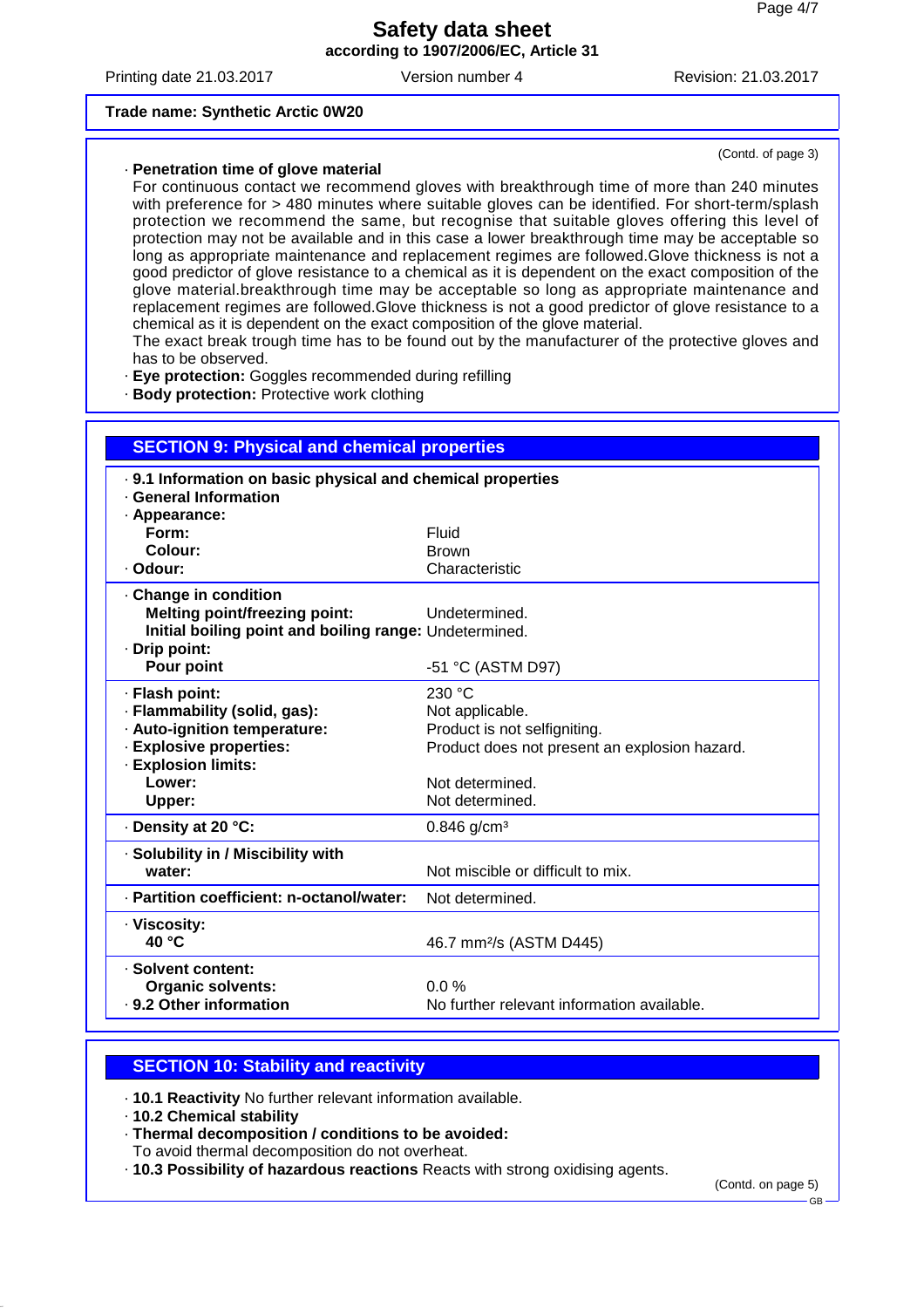Printing date 21.03.2017 Version number 4 Revision: 21.03.2017

(Contd. of page 4)

#### **Trade name: Synthetic Arctic 0W20**

- · **10.4 Conditions to avoid** No further relevant information available.
- · **10.5 Incompatible materials:** No further relevant information available.
- · **10.6 Hazardous decomposition products:** No dangerous decomposition products known.

## **SECTION 11: Toxicological information**

### · **11.1 Information on toxicological effects**

· **Acute toxicity** Based on available data, the classification criteria are not met.

## · **LD/LC50 values relevant for classification:**

## **72623-87-1 Lubricating oils (petroleum), C20-50, hydrotreated neutral oil-based**

- Oral LD50 > 5000 mg/kg (rat) (OECD 401)
- Dermal  $|LD50|$  > 2000 mg/kg (rabit) (OECD 402)

### · **Primary irritant effect:**

- **Skin corrosion/irritation** Based on available data, the classification criteria are not met.
- · **Serious eye damage/irritation** Based on available data, the classification criteria are not met.
- · **Respiratory or skin sensitisation** Based on available data, the classification criteria are not met.
- · **Sensitisation** For respiratory and skin sensitisation: Not expected to be a sensitiser.
- · **CMR effects (carcinogenity, mutagenicity and toxicity for reproduction)**
- This product contains mineral oils which are considered to be severely refined and not considered to be carcinogenic under IARC. The IP 346 test demonstrates that all of the oils in this product contain less than 3% extractables.
- · **Germ cell mutagenicity** Based on available data, the classification criteria are not met.
- · **Carcinogenicity** Based on available data, the classification criteria are not met.
- · **Reproductive toxicity** Based on available data, the classification criteria are not met.
- · **STOT-single exposure** Based on available data, the classification criteria are not met.
- · **STOT-repeated exposure** Based on available data, the classification criteria are not met.
- · **Aspiration hazard** Based on available data, the classification criteria are not met.

# **SECTION 12: Ecological information**

· **12.1 Toxicity**

# · **Aquatic toxicity:**

**72623-87-1 Lubricating oils (petroleum), C20-50, hydrotreated neutral oil-based** LL/EL/IL50 > 100 mg/l (fish) (OECD 203)

- · **12.2 Persistence and degradability** No further relevant information available.
- · **Other information:** The product is not easily biodegradable.
- · **12.3 Bioaccumulative potential** No further relevant information available.
- · **12.4 Mobility in soil** No further relevant information available.
- · **Ecotoxical effects:**
- · **Remark:**

This material is not expected to be harmful to aquatic organisms. The product has not been tested. The statement has been derived from the properties of the individual components.

## · **Additional ecological information:**

· **General notes:**

Water hazard class 1 (German Regulation) (Self-assessment): slightly hazardous for water Do not allow undiluted product or large quantities of it to reach ground water, water course or sewage system.

- · **12.5 Results of PBT and vPvB assessment**
- · **PBT:** Not applicable.
- · **vPvB:** Not applicable.
- · **12.6 Other adverse effects** No further relevant information available.

(Contd. on page 6)

GB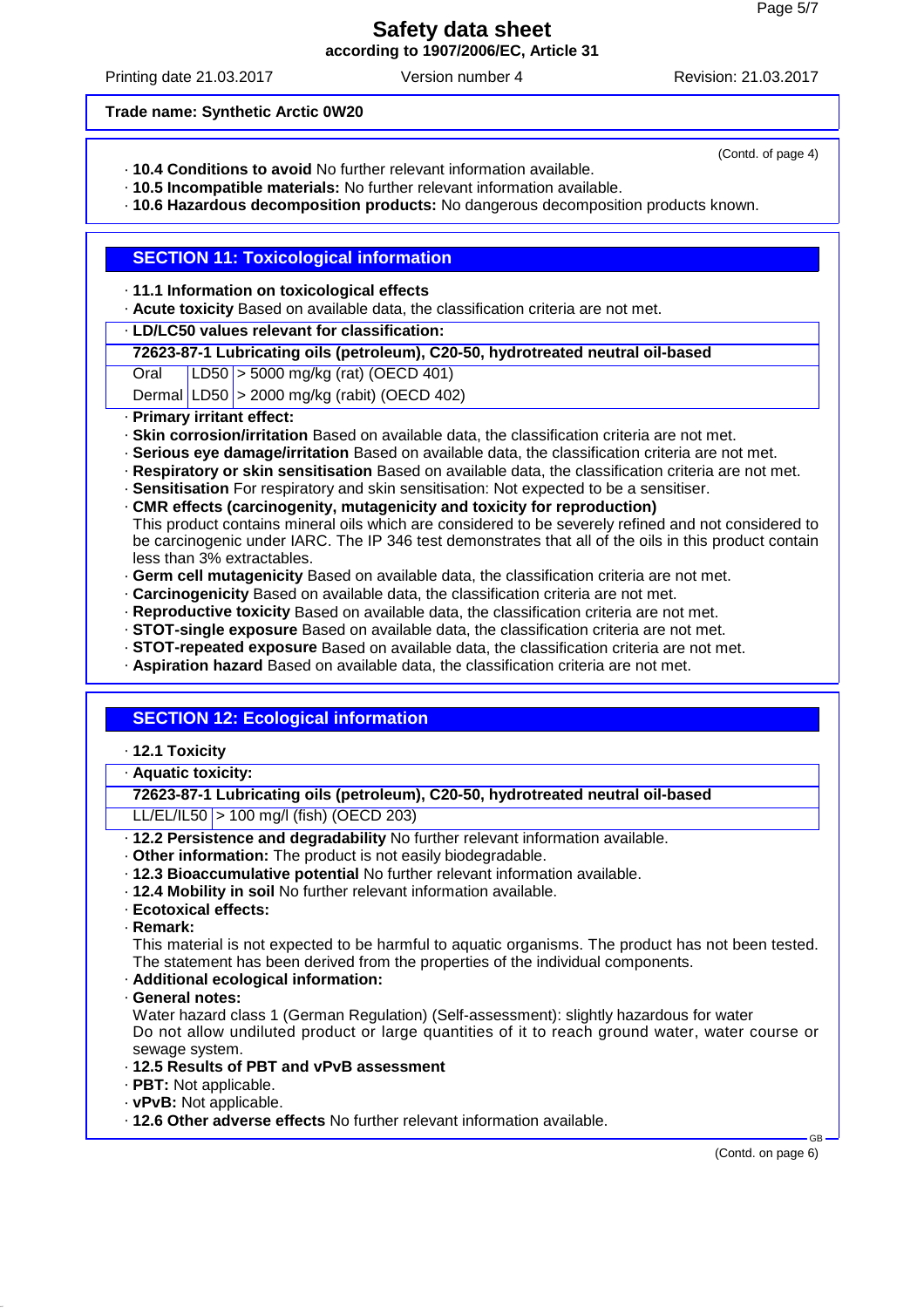Printing date 21.03.2017 Version number 4 Revision: 21.03.2017

#### **Trade name: Synthetic Arctic 0W20**

(Contd. of page 5)

### **SECTION 13: Disposal considerations**

#### · **13.1 Waste treatment methods**

· **Recommendation**

Must not be disposed together with household garbage. Do not allow product to reach sewage system.

#### · **European waste catalogue**

13 02 05<sup>\*</sup> mineral-based non-chlorinated engine, gear and lubricating oils

#### · **Uncleaned packaging:**

· **Recommendation:** Disposal must be made according to official regulations.

| <b>SECTION 14: Transport information</b>                                   |                 |
|----------------------------------------------------------------------------|-----------------|
| ⋅ 14.1 UN-Number<br>· ADR/ADN, ADN, IMDG, IATA                             | Void            |
| 14.2 UN proper shipping name<br>· ADR/ADN, ADN, IMDG, IATA                 | Void            |
| 14.3 Transport hazard class(es)                                            |                 |
| · ADR/ADN, ADN, IMDG, IATA<br>· Class                                      | Void            |
| ⋅ 14.4 Packing group<br>· ADR/ADN, IMDG, IATA                              | Void            |
| . 14.5 Environmental hazards:<br>· Marine pollutant:                       | No.             |
| 14.6 Special precautions for user                                          | Not applicable. |
| 14.7 Transport in bulk according to Annex II<br>of Marpol and the IBC Code | Not applicable. |
| · UN "Model Regulation":                                                   | Void            |

# **SECTION 15: Regulatory information**

· **15.1 Safety, health and environmental regulations/legislation specific for the substance or mixture**

- · **Directive 2012/18/EU**
- · **Named dangerous substances ANNEX I** None of the ingredients is listed.
- · **National regulations:**
- · **Waterhazard class:** Water hazard class 1 (Self-assessment): slightly hazardous for water.
- · **15.2 Chemical safety assessment:** A Chemical Safety Assessment has not been carried out.

#### **SECTION 16: Other information**

This information is based on our present knowledge. However, this shall not constitute a guarantee for any specific product features and shall not establish a legally valid contractual relationship.

· **Relevant phrases**

H304 May be fatal if swallowed and enters airways.

H318 Causes serious eye damage.

H411 Toxic to aquatic life with long lasting effects.

(Contd. on page 7)

GB